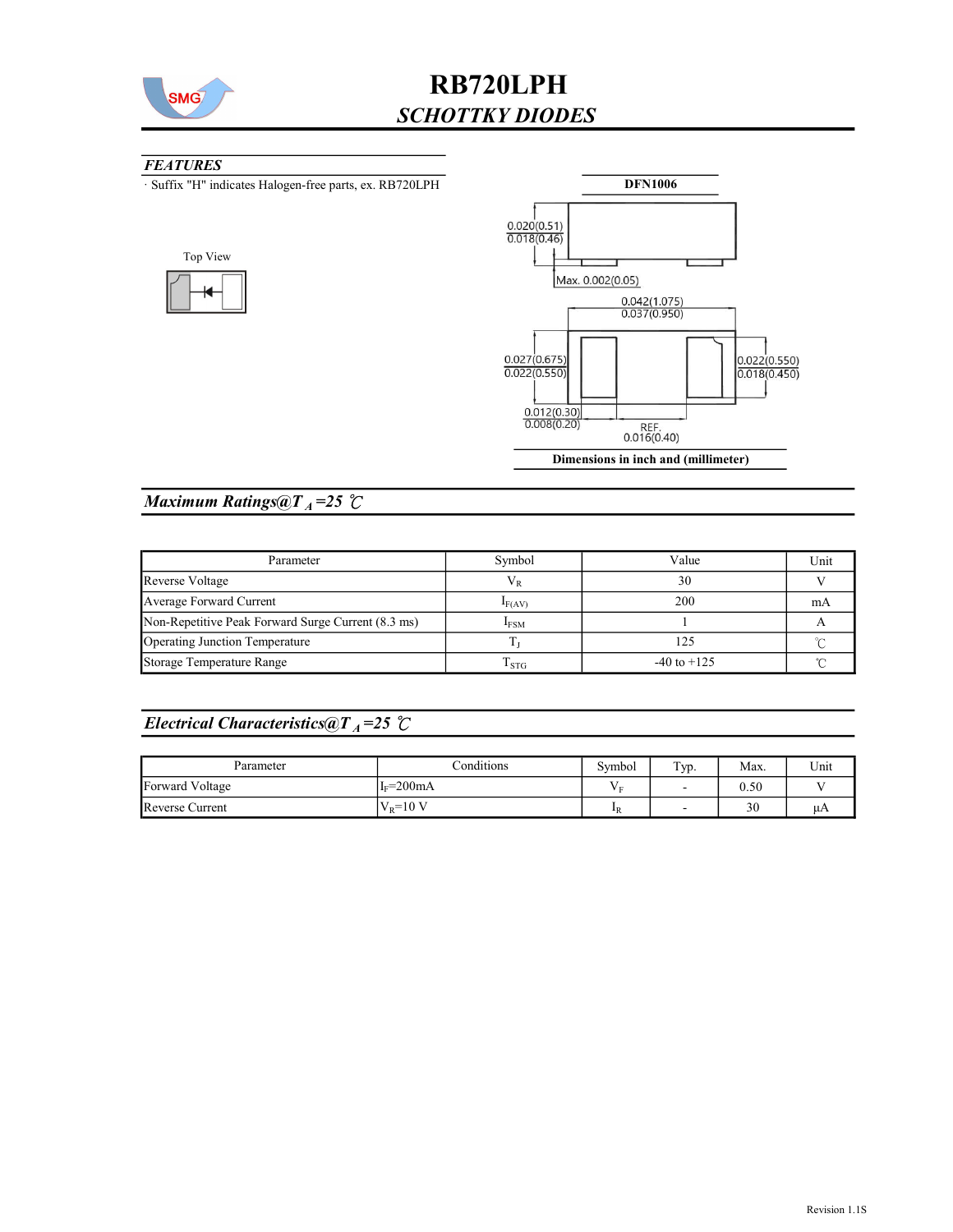

#### RATINGS AND CHARACTERISTIC CURVES



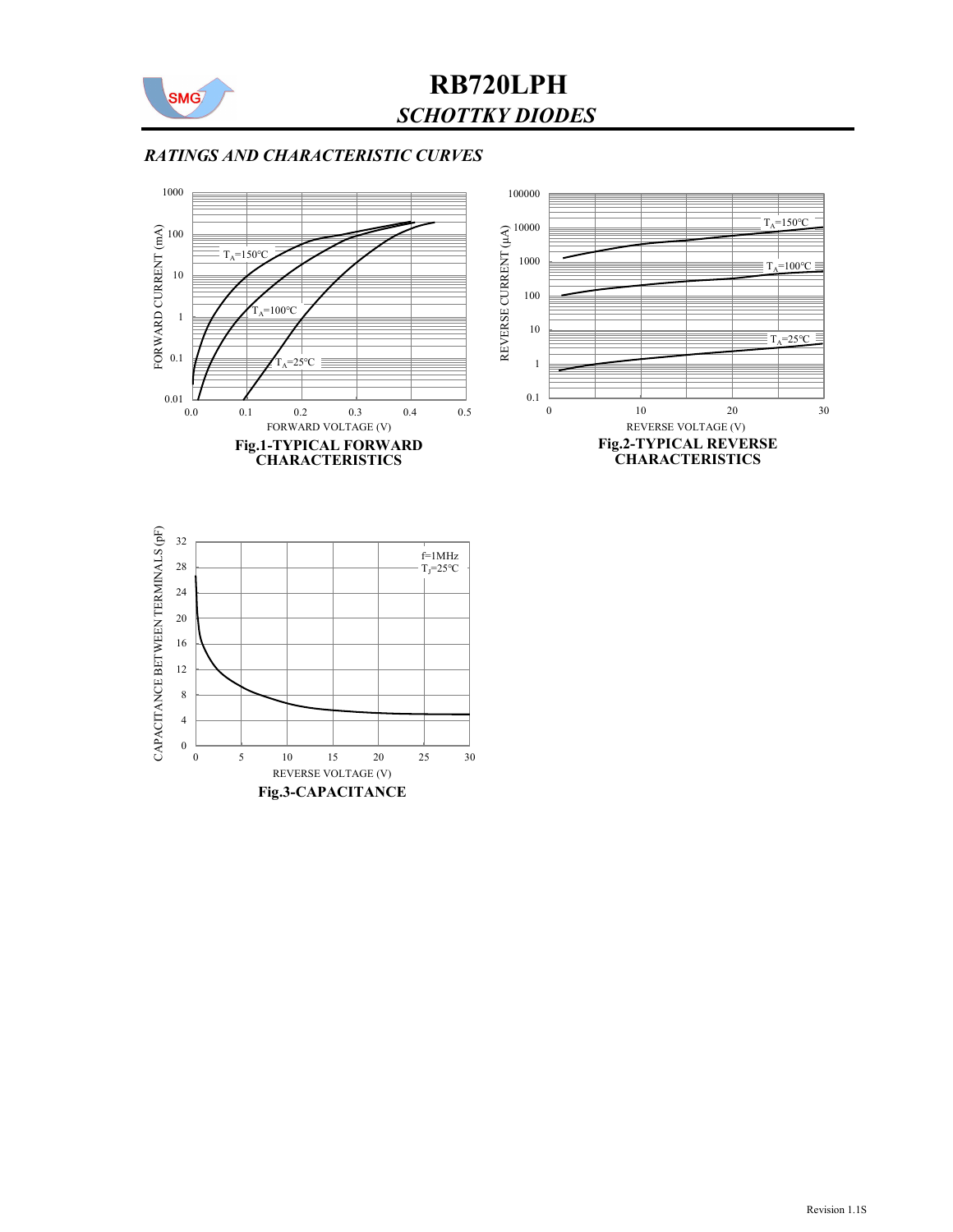

### TAPE & REEL SPECIFICATION



| Item                   | <b>Symbol</b> | DFN1006(0402)     |
|------------------------|---------------|-------------------|
| Carrier width          | $A_0$         | $0.80 \pm 0.10$   |
| Carrier length         | $B_0$         | $1.20 \pm 0.10$   |
| Carrier depth          | $K_0$         | $0.70 \pm 0.10$   |
| Sprocket hole          | d             | $1.50 \pm 0.10$   |
| Reel outside diameter  | D             | $178.00 \pm 2.00$ |
| Feed hole width        | $D_0$         | $13.00 \pm 0.50$  |
| Reel inner diameter    | $D_1$         | MIN. 50.00        |
| Sprocke hole position  | E             | $1.75 \pm 0.10$   |
| Punch hole position    | F             | $3.50 \pm 0.10$   |
| Sprocke hole pitch     | $P_0$         | $4.00 \pm 0.10$   |
| Punch hole pitch       | $P_1$         | $2.00 \pm 0.10$   |
| Embossment center      | $P_2$         | $2.00 \pm 0.10$   |
| Overall tape thickness | T             | MAX. 0.60         |
| Tape width             | W             | $8.00 \pm 0.30$   |
| Reel width             | W1            | $8.40 \pm 1.50$   |

#### ORDER INFORMATION

| Package       | Reel Size | Ouantitv |
|---------------|-----------|----------|
| DFN1006(0402) | יי        | 10,000   |

#### MARKING CODE

| Part Number | Marking Code |
|-------------|--------------|
| 101 PH      |              |